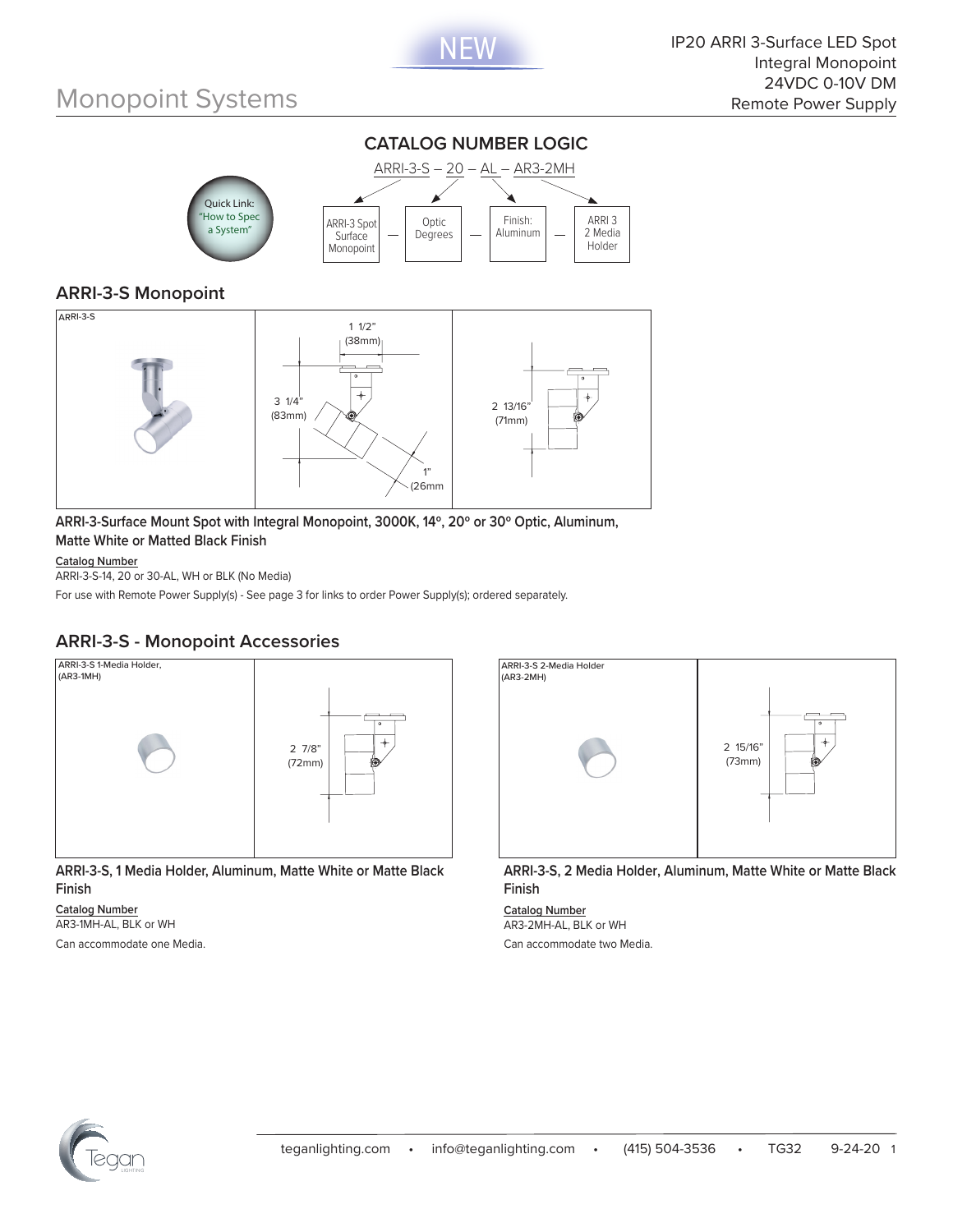### **ARRI-3-S - Monopoint Accessories**





**Catalog Number**

AR3-HCLB-BLK

1/8" Hexcell black metal. Controls spill illumination and glare.



#### **ARRI 3 Frosted Lens**

**Catalog Number** AR3-FL

Creates an uniform beam pattern that is useful for wall washing.

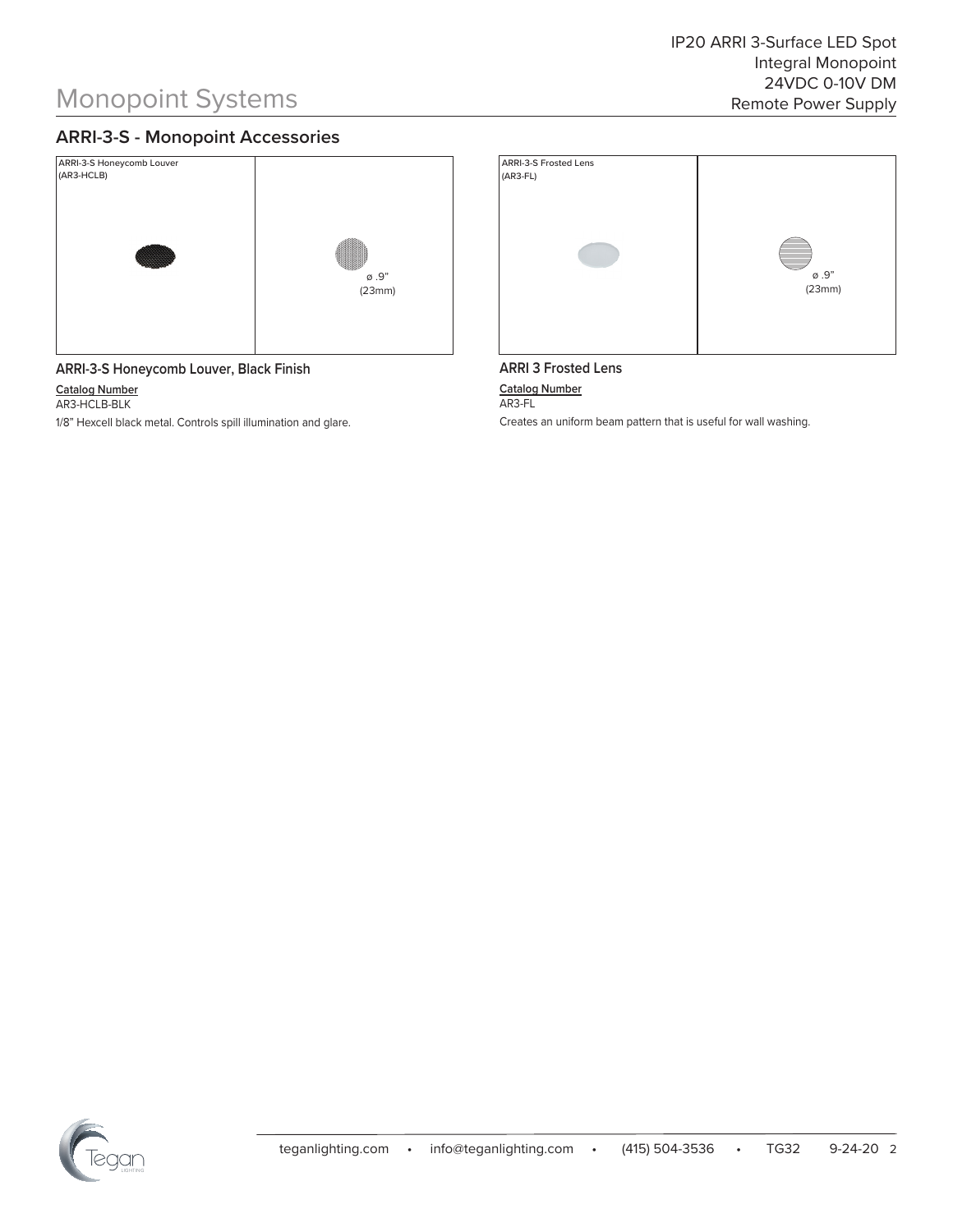

| Category:                      | ARRI 3 Surface Mount Spot with Integral Monopoint is perfect for built-in casework or gallery &<br>museums exhibits where space is restricted but require accent illumination.                                                                                                                                                                                                                                                                                                                                                                                                                             |
|--------------------------------|------------------------------------------------------------------------------------------------------------------------------------------------------------------------------------------------------------------------------------------------------------------------------------------------------------------------------------------------------------------------------------------------------------------------------------------------------------------------------------------------------------------------------------------------------------------------------------------------------------|
| Material:                      | Extruded and machined aluminum.                                                                                                                                                                                                                                                                                                                                                                                                                                                                                                                                                                            |
| Finish:                        | Monopoint: Brushed Aluminum (AL), Matte White (WH), Matte Black (BLK). Contact factory for special<br>order Bronze Anodized finish.                                                                                                                                                                                                                                                                                                                                                                                                                                                                        |
| Monopoint                      | ARRI 3 Surface Mount Spot with Integral Monopoint (ARRI-3-S) for use with a remote 24VDC driver.                                                                                                                                                                                                                                                                                                                                                                                                                                                                                                           |
| Source:                        | 3.6W LED. 260 Lumens, 80-85 CRI, 3000K Kelvin Temperature. Integral heat sink to optimize LED<br>cooling. Contact factory for alternative LED options; 90CRI, 27K, 35K, etc. Power ratings include the<br>LED only, not the power supply. Tegan LED emitters, like all LEDs, undergo a natural depreciation in<br>lumen output. This depreciation is within the specifications of LM80. Extreme ambient temperatures,<br>dusty environments, and power conditions may affect the depreciation. Wattage requirements and<br>lumen output are subject to change with ongoing developments in LED technology. |
| Optics:                        | 14°   20°   30°. Refer to Photometric Report for details. Optic available separately to change in the field:<br>14° optic (only) (ARRI3-1-O-14), 20° optic (only) (ARRI3-1-O-20), 30° optic only (ARRI3-1-O-30).                                                                                                                                                                                                                                                                                                                                                                                           |
| <b>Remote Power</b><br>Supply: | Ordered separately. Refer to 24VDC Driver Specsheet for details. If driver(s) are supplied "by others"<br>the warranty and listing are void.                                                                                                                                                                                                                                                                                                                                                                                                                                                               |
| Accessories:                   | ARRI-3 1 Media Holder (AR3-1MH), ARRI-3 2 Media Holder (AR3-2MH), ARRI-3 Honeycomb Louver,<br>Black (AR3-HCLB-BLK), ARRI-3 Frosted Lens (AR3-FL).                                                                                                                                                                                                                                                                                                                                                                                                                                                          |
| Installation:                  | Refer to Installation Instructions for details. For system layout, and specification assistance, refer to the<br>Trac Design Guide under the Gallery link.                                                                                                                                                                                                                                                                                                                                                                                                                                                 |
| Labels:                        | ETL & CE Listed; Tested to UL 1574 - Issue: 2004/09/07 Ed: 3 Rev: 2012/01/25 UL Standard for Safety<br>Track Lighting Systems. IP20. Interior use only. In a continuing effort to offer the best product possible<br>we reserve the right to change, without notice, specifications or materials. Technical specification                                                                                                                                                                                                                                                                                  |



that exist in any other printed or electronic form. 3 Year Warranty.

sheets that appear on teganlighting.com are the most recent version and supersede all other versions

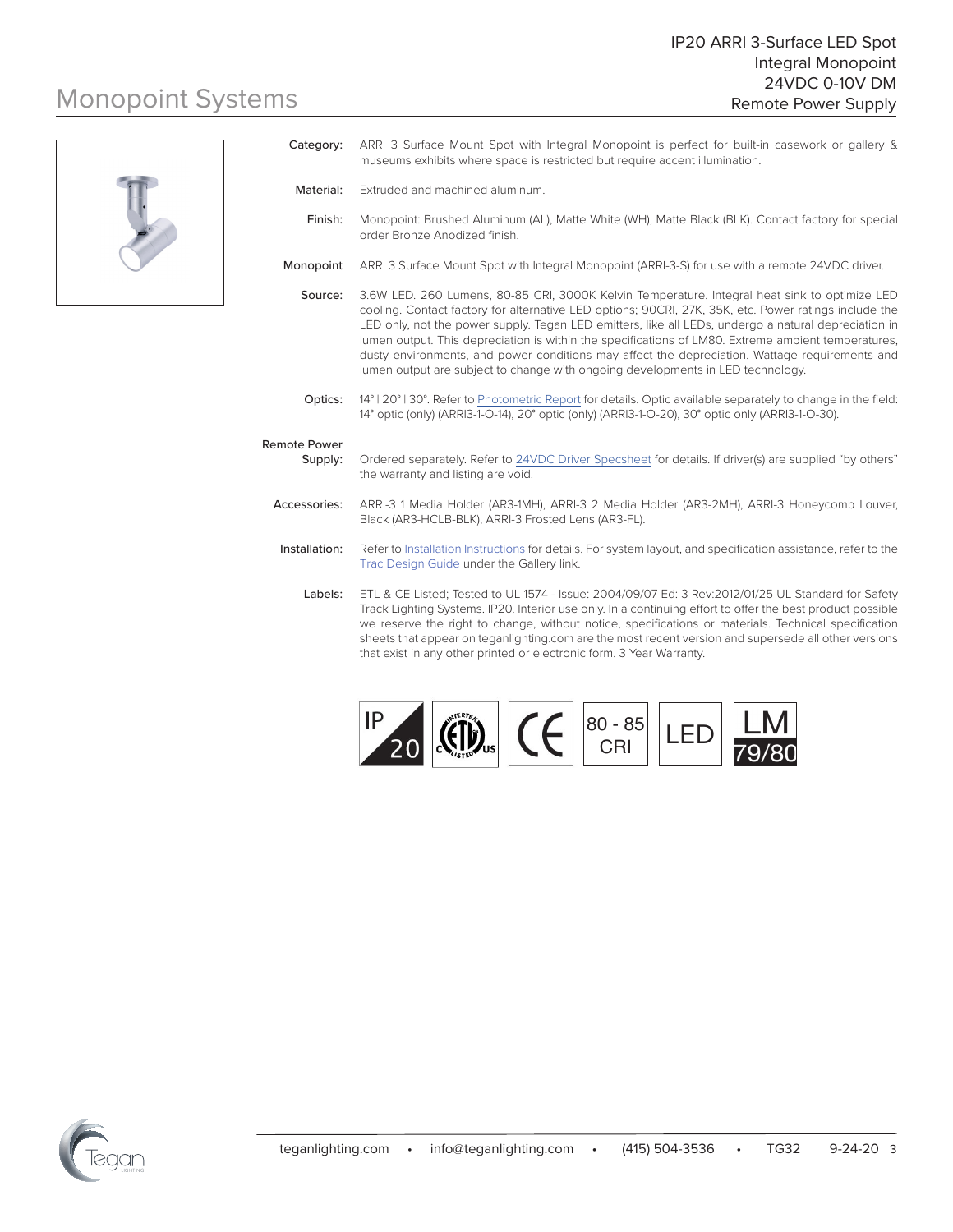### ARRI-3-S - Photometrics

### 14˚ Narrow Spot



**IES INDOOR REPORT PHOTOMETRIC FILENAME : L07120803.IES POLAR GRAPH**



Maximum Candela = 1974.11 Located At Horizontal Angle = 0, Vertical Angle = 0<br># 1 - Vertical Plane Through Horizontal Angles (0 - 180) (Through Max. Cd.)<br># 2 - Horizontal Cone Through Vertical Angle (0) (Through Max. Cd



**IES INDOOR REPORT PHOTOMETRIC FILENAME : L07120804.IES POLAR GRAPH**



Maximum Candela = 989.83 Located At Horizontal Angle = 0, Vertical Angle = 0<br># 1 - Vertical Plane Through Horizontal Angles (0 - 180) (Through Max. Cd.)<br># 2 - Horizontal Cone Through Vertical Angle (0) (Through Max. Cd.)